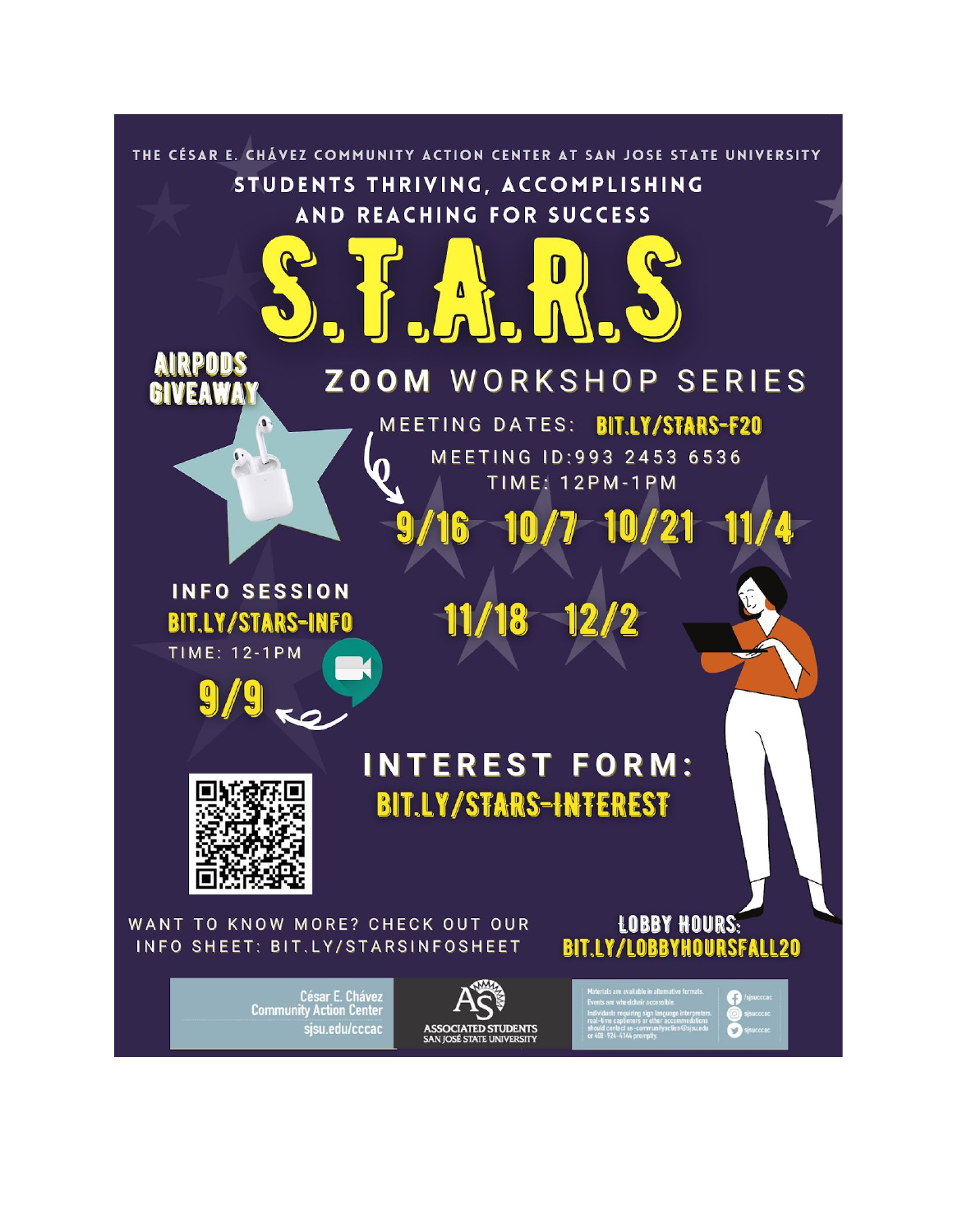# **S.T.A.R.S**

### **(STUDENTS THRIVING, ACCOMPLISHING AND REACHING FOR SUCCESS) PARTICIPANT INFORMATION SHEET**

#### **WHAT IS S.T.A.R.S?**

S.T.A.R.S, formerly known as Strive for College, works to foster a supportive relationship between San Jose State University mentors and high school students. Strive is a resource point for guidance and exploration in learning more about college and career success. Considering the ongoing pandemic and climate change (California fires), we are hosting all workshops, lobby hours, and sharing videos virtually starting September 9th (note our Fall schedule).

#### **ATTENDANCE:**

Each workshop will be held on Wednesdays from 12pm-1pm. Attendees will have their name added to our first giveaway a **\$30 Amazon gift card** (note, each session will be 1 added chance of winning), and our second giveaway will pull from a pool of students who attend 5 of our 6 workshops; this semester there will be a chance to win **Apple Airpods**. All participants will receive a certificate of completion at the end of the program.

#### **INTERESTED IN S.T.A.R.S?**

Action 1: Fill out our interest form Action 2: Attend our workshop series!

#### **QUESTIONS?**

Attend our Info Session on September 9th at 12pm.

How to connect with us?

#### **César E. Chávez Community Action Center** (CCCAC)

| S.T.A.R.S Program Lead: jennifer.jimenez@sjsu.edu  |
|----------------------------------------------------|
| S.T.A.R.S Program Lead: Ella.Goto@sjsu.edu         |
| Program Supervisor: jessica.sierraornelas@sjsu.edu |
| CCCAC Manager: diana.victa@sjsu.edu                |
|                                                    |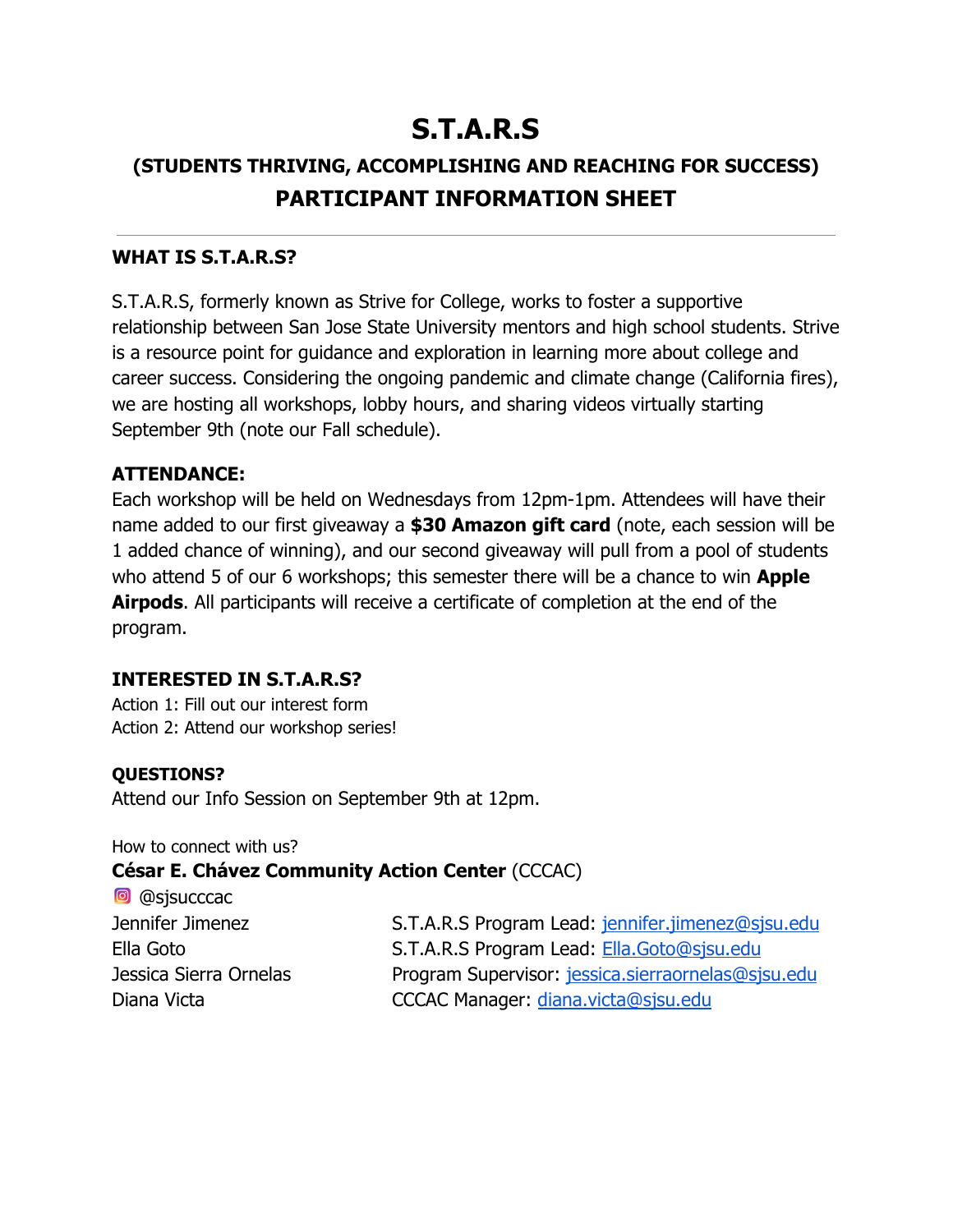# FALL 2020 SCHEDULE

INFORMATION SESSION: WEDNESDAY, SEPT 9th **ZOOM LINK:** bit.ly/STARS-INFO

LOBBY HOURS: EVERY FRIDAY 3PM-4PM **ZOOM LINK:** [bit.ly/LOBBYHOURSFALL20](http://bit.ly/lobbyhoursfall20)

ZOOM WORKSHOP SERIES BEGINNING SEPT 16TH **ZOOM LINK:** [bit.ly/STARS-F20](http://bit.ly/STARS-F20) (DATES: SEPTEMBER 16, OCTOBER 7, OCTOBER 21, NOVEMBER 4, NOVEMBER 18, DECEMBER 2) \*Access all workshops of Fall 2020 using same link\*

### **INFORMATION SESSION**

WEDNESDAY, SEPTEMBER 9TH 12PM-1PM

#### **ZOOM LINK:** [bit.ly/STARS-INFO](http://bit.ly/STARS-F20)

Want to know more about our leadership opportunities? Attend this informational meeting to hear how you can get involved with Strive.

# **LOBBY HOURS**

FRIDAY, SEPTEMBER 11

3PM-4PM

ZOOM LINK: [bit.ly/LOBBYHOURSFALL20](http://bit.ly/lobbyhoursfall20)

If you need support, advising questions, or 1-1 time to connect with a college mentor, Jessica, the K-12 Coordinator at the Cesar Chavez Community Action Center will be hosting weekly lobby hours for you.

#### **WORKSHOP SERIES #1 COMMUNITY TALKS**

WEDNESDAY, SEPTEMBER 16 12PM-1PM

ZOOM LINK: [bit.ly/STARS-F20](http://bit.ly/STARS-F20)

This first workshop will be a panel discussion with Cindy Avitia alumni, community leaders, and SJSU spartans about how to navigate higher education, health, and important issues during the ongoing pandemic. Want to see familiar faces or just connect with our community, this workshop will be the perfect opportunity for you.

### **LOBBY HOURS**

FRIDAY, SEPTEMBER 18 ZOOM LINK: [bit.ly/LOBBYHOURSFALL20](http://bit.ly/lobbyhoursfall20) 3PM-4PM

If you need support, advising questions, or 1-1 time to connect with a college mentor, Jessica, the K-12 Coordinator at the Cesar Chavez Community Action Center will be hosting weekly lobby hours for you.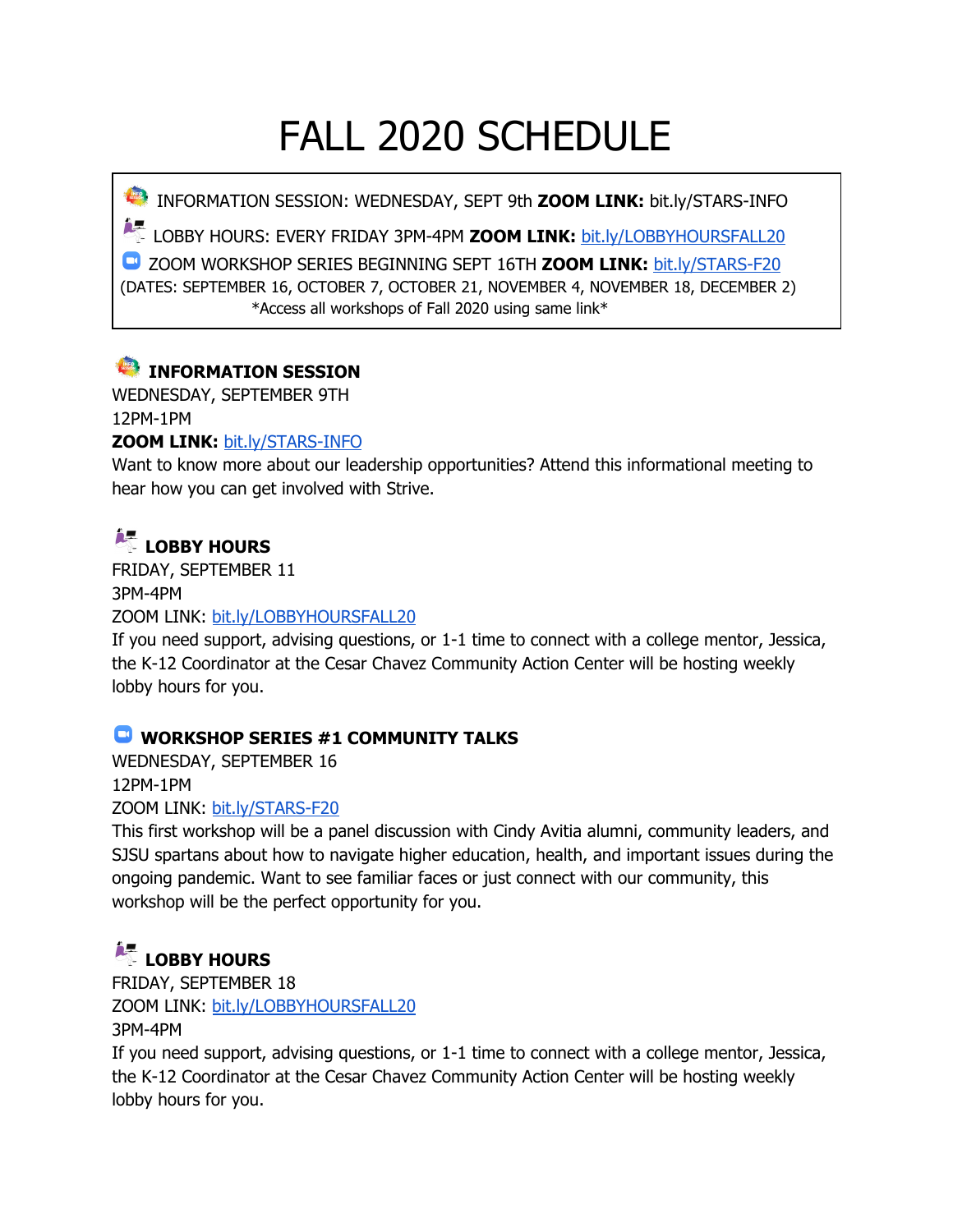## **LOBBY HOURS**

FRIDAY, SEPTEMBER 25 3PM-4PM ZOOM LINK: [bit.ly/LOBBYHOURSFALL20](http://bit.ly/lobbyhoursfall20)

If you need support, advising questions, or 1-1 time to connect with a college mentor, Jessica, the K-12 Coordinator at the Cesar Chavez Community Action Center will be hosting weekly lobby hours for you.

# **LOBBY HOURS**

FRIDAY, OCTOBER 2 3PM-4PM ZOOM LINK: [bit.ly/LOBBYHOURSFALL20](http://bit.ly/lobbyhoursfall20)

If you need support, advising questions, or 1-1 time to connect with a college mentor, Jessica, the K-12 Coordinator at the Cesar Chavez Community Action Center will be hosting weekly lobby hours for you.

### **WORKSHOP SERIES #2 WHERE WOULD I FIT BEST AT?**

WEDNESDAY, OCTOBER 7 12PM-1PM

ZOOM LINK: [bit.ly/STARS-F20](http://bit.ly/STARS-F20)

In this workshop, we will share the experiences, benefits, and differences between community college, Cal States, and UCs. You can interact with students across the state, virtually, and continue the process of figuring out where you may fit best at.

### **LOBBY HOURS**

FRIDAY, OCTOBER 9 3PM-4PM ZOOM LINK: [bit.ly/LOBBYHOURSFALL20](http://bit.ly/lobbyhoursfall20)

If you need support, advising questions, or 1-1 time to connect with a college mentor, Jessica, the K-12 Coordinator at the Cesar Chavez Community Action Center will be hosting weekly lobby hours for you.

### **WORKSHOP SERIES #3 PROFESSOR TALKS**

WEDNESDAY, OCTOBER 21

12PM-1PM

ZOOM LINK: [bit.ly/STARS-F20](http://bit.ly/STARS-F20)

Ever wondered what it's like to be at Zoom University? In this workshop, we are bringing a San Jose State professor to share more about higher education, tips for first year students, and how to think of your future during difficult times.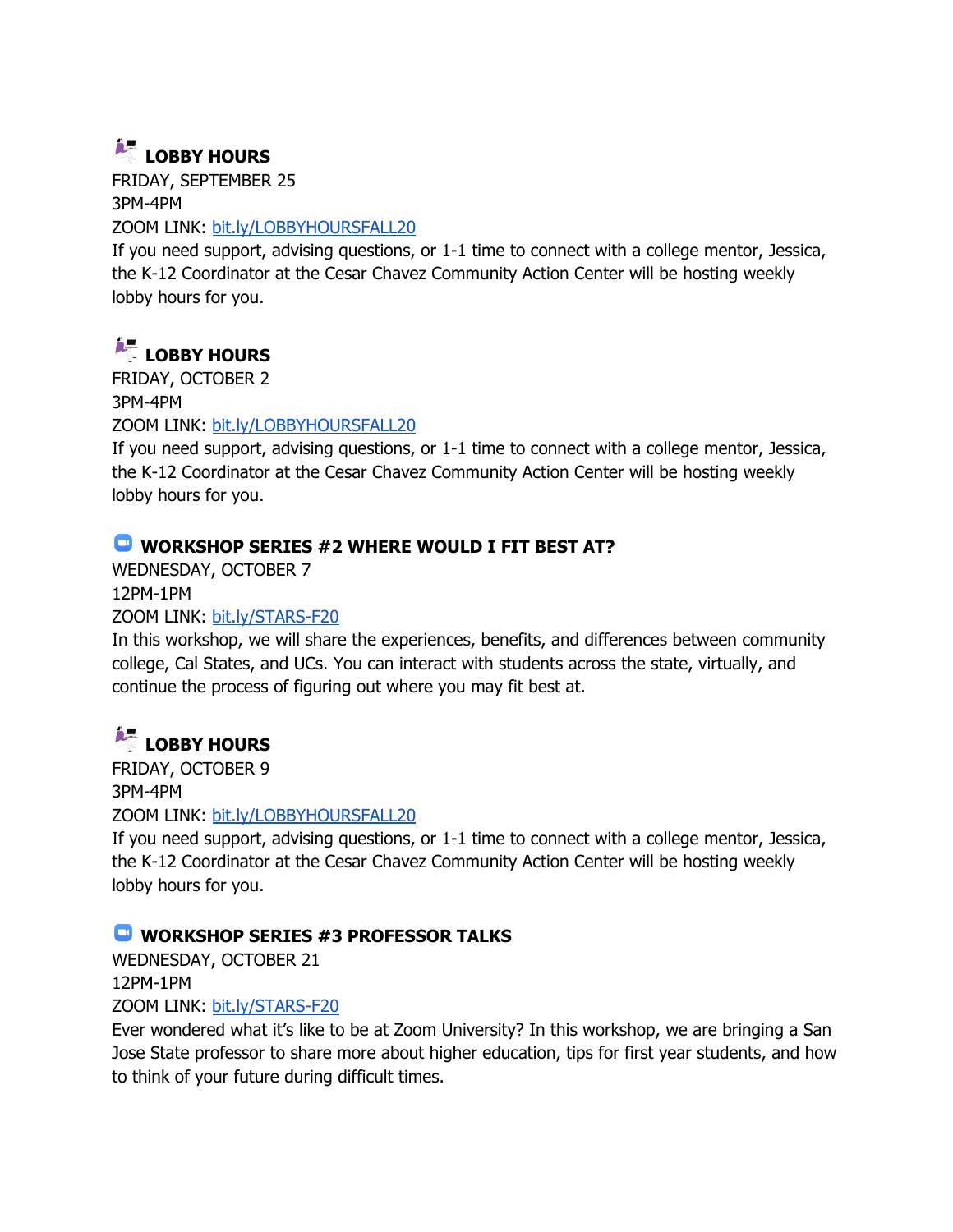### **LOBBY HOURS**

FRIDAY, OCTOBER 23 3PM-4PM ZOOM LINK: [bit.ly/LOBBYHOURSFALL20](http://bit.ly/lobbyhoursfall20)

If you need support, advising questions, or 1-1 time to connect with a college mentor, Jessica, the K-12 Coordinator at the Cesar Chavez Community Action Center will be hosting weekly lobby hours for you.

### **WORKSHOP SERIES #4 FRESHMAN YEAR GUIDE**

WEDNESDAY, NOVEMBER 4 12PM-1PM ZOOM LINK: [bit.ly/STARS-F20](http://bit.ly/STARS-F20)

In this workshop series, we are sharing the complete guide to your freshman year. From dorm experiences, organization tips, making friends and more.

### **LOBBY HOURS**

FRIDAY, NOVEMBER 6 3PM-4PM ZOOM LINK: [bit.ly/LOBBYHOURSFALL20](http://bit.ly/lobbyhoursfall20)

If you need support, advising questions, or 1-1 time to connect with a college mentor, Jessica, the K-12 Coordinator at the Cesar Chavez Community Action Center will be hosting weekly lobby hours for you.

### **WORKSHOP SERIES #5 EMAIL ETIQUETTE 101**

WEDNESDAY, NOVEMBER 18 12PM-1PM ZOOM LINK: [bit.ly/STARS-F20](http://bit.ly/STARS-F20)

In this workshop, we are sharing email etiquette 101. Learn the do's and don'ts of how to communicate with professors, bosses, and other professionals.

# **LOBBY HOURS**

FRIDAY, NOVEMBER 20 3PM-4PM ZOOM LINK: [bit.ly/STARS-F20](http://bit.ly/STARS-F20)

If you need support, advising questions, or 1-1 time to connect with a college mentor, Jessica, the K-12 Coordinator at the Cesar Chavez Community Action Center will be hosting weekly lobby hours for you.

### **WORKSHOP SERIES #6 LIFE HACKS**

WEDNESDAY, DECEMBER 2 12PM-1PM